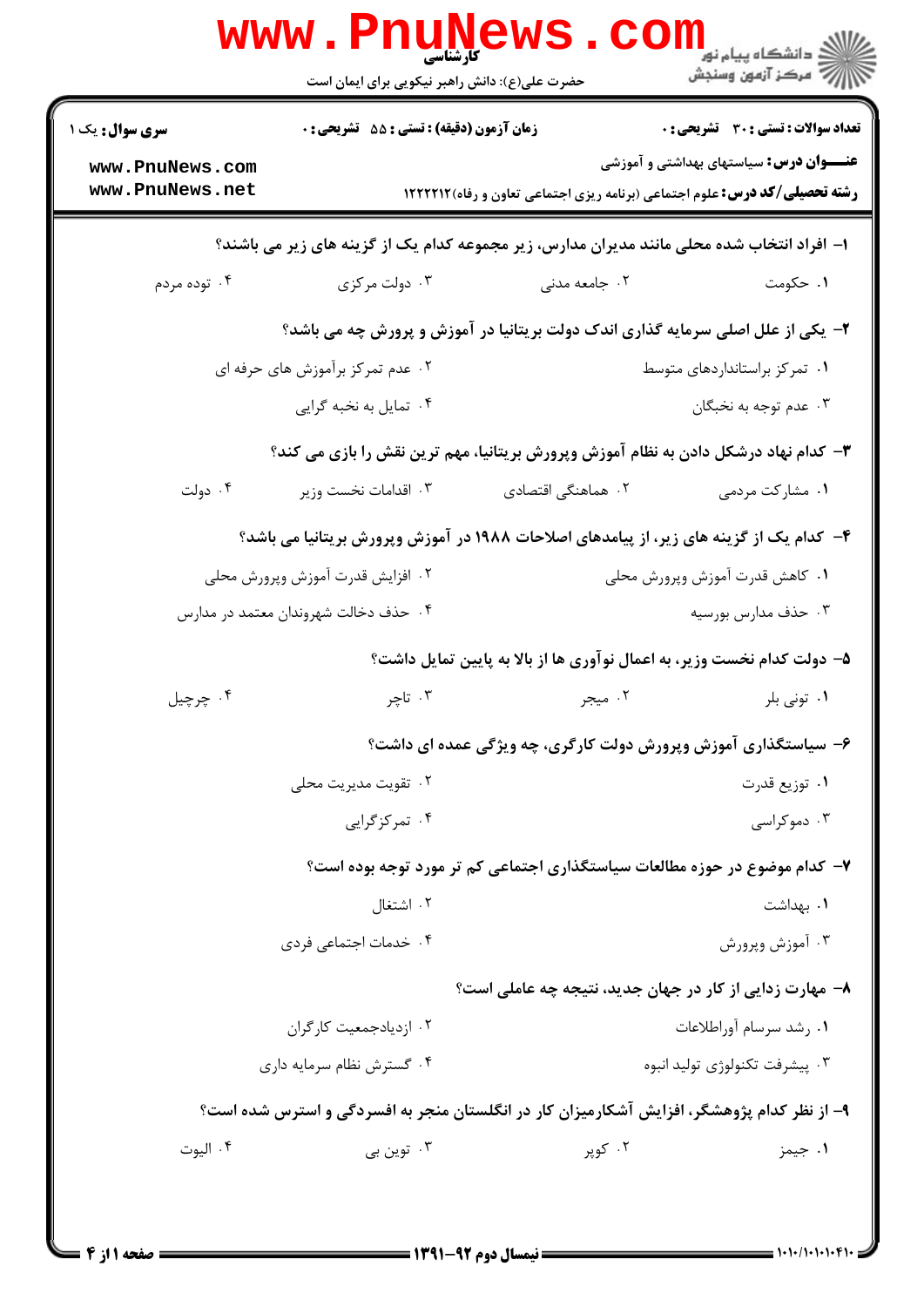|                                                                                                     | WWW.Pnung<br>حضرت علی(ع): دانش راهبر نیکویی برای ایمان است                                          |                                                                               | ڪ دانشڪاه پيام نور<br>ر <i>ا</i> ⊂ مرڪز آزمون وسنڊش                                |  |
|-----------------------------------------------------------------------------------------------------|-----------------------------------------------------------------------------------------------------|-------------------------------------------------------------------------------|------------------------------------------------------------------------------------|--|
| <b>سری سوال : ۱ یک</b>                                                                              | زمان آزمون (دقیقه) : تستی : 55 آتشریحی : 0                                                          |                                                                               | <b>تعداد سوالات : تستی : 30 - تشریحی : 0</b>                                       |  |
| www.PnuNews.com                                                                                     |                                                                                                     |                                                                               | <b>عنــــوان درس:</b> سیاستهای بهداشتی و آموزشی                                    |  |
| www.PnuNews.net                                                                                     |                                                                                                     |                                                                               | <b>رشته تحصیلی/کد درس:</b> علوم اجتماعی (برنامه ریزی اجتماعی تعاون و رفاه) ۱۲۲۲۲۱۲ |  |
| ∙ا− کدام یک از گزینه های زیر، ویژگی اصلی افراد بیکار طبق تعریف سازمان بین المللی کار می باشد؟       |                                                                                                     |                                                                               |                                                                                    |  |
|                                                                                                     | ۰۲ عدم دریافت مستمری بیکاری                                                                         |                                                                               | ۰۱ دریافت مستمری بیکاری                                                            |  |
|                                                                                                     | ۰۴ قادربه فعاليت بودن                                                                               |                                                                               | ۰۳ از کار افتادگان بازنشسته                                                        |  |
| 1۱– کدام گروه با قانون حداقل دستمزد دولت کارگری به شدت مخالفت کردند؟                                |                                                                                                     |                                                                               |                                                                                    |  |
| ۰۴ کارگران بازنشسته                                                                                 | ۰۳ رهبران تجاري                                                                                     | ۰۲ کارمندان                                                                   | ۰۱ معلمان                                                                          |  |
|                                                                                                     |                                                                                                     | ۱۲- توانایی دولت در پیوند زدن اشتغال به رفاه ، به چه چیزی وابستگی شدیدی دارد؟ |                                                                                    |  |
|                                                                                                     | ۰۲ سلامت اقتصاد و چرخه تجارت                                                                        |                                                                               | ٠١ نوع سياستگذاري اجتماعي                                                          |  |
|                                                                                                     | ۰۴ رشدآموزش همگانی                                                                                  |                                                                               | ۰۳ افزايش خدمات رفاهي                                                              |  |
|                                                                                                     | ۱۳- از نظر کدام پژوهشگر، حرفه پزشکی تأثیری استثماری و انفعالی بر جامعه گذاشته است؟                  |                                                                               |                                                                                    |  |
| ۰۴ براون                                                                                            | ۰۳ شرمن                                                                                             | ۰۲ دوسوان                                                                     | ۰۱ ايليچ                                                                           |  |
|                                                                                                     | ۱۴– کدام یک از آسیب های اجتماعی زیر، از زمینه های پزشکی شدن جهان اجتماعی می باشد؟                   |                                                                               |                                                                                    |  |
| ۰۴ رواني درماني                                                                                     | ۰۳ خودکشی                                                                                           | ۰۲ اتانازی                                                                    | ۰۱ فرار از منزل                                                                    |  |
|                                                                                                     | ۱۵– یافتن راهی برای نظارت نامحسوس برکار متخصصان پزشکی، در کدام یک از حوزه های زیر می گنجد؟          |                                                                               |                                                                                    |  |
|                                                                                                     | ۰۲ سیاستگذاری سلامت                                                                                 |                                                                               | ۰۱ سیاستگذاری فرهنگی                                                               |  |
|                                                                                                     | ۰۴ كنترل اجتماعي                                                                                    |                                                                               | ۰۳ کنترل سیاسی                                                                     |  |
|                                                                                                     | ۱۶- گریفیث ،پست جدید(( مدیر عمومی)) را جهت جلوگیری از چه چیزی، در حوزه خدمات بهداشتی ضروری می داند؟ |                                                                               |                                                                                    |  |
|                                                                                                     | ٠٢ نشان دادن تغييرات نظام سلامت                                                                     |                                                                               | ۰۱ جلو گیری از رقابت گروه های متخصص                                                |  |
|                                                                                                     | ۰۴ پزشکی شدن مسایل اجتماعی                                                                          |                                                                               | ۰۳ خطای احتمالی میان پرستاران                                                      |  |
| ۱۷- درسال های اخیر دولت کارگری در بریتانیا به جای خدمات درمانی، در چه حوزه ای بیشتر هزینه کرده است؟ |                                                                                                     |                                                                               |                                                                                    |  |
|                                                                                                     | ۰۲ افزایش آگاهی عمومی                                                                               |                                                                               | ۰۱ افزایش تخصص پزشکان                                                              |  |
|                                                                                                     | ۰۴ علل اجتماعی بیماری ها                                                                            |                                                                               | ۰۳ بهداشت عمومی                                                                    |  |
| ۱۸– ازنظر موریس، سازمان ملی خدمات درمانی، نهایتاً به چه شکل درخواهدآمد؟                             |                                                                                                     |                                                                               |                                                                                    |  |
| ۰۴ نظام درجه دوم                                                                                    | ۰۳ استحکام می یابد                                                                                  | ۰۲ متلاشی می شود                                                              | ۰۱ نظام درجه اول                                                                   |  |
|                                                                                                     |                                                                                                     |                                                                               |                                                                                    |  |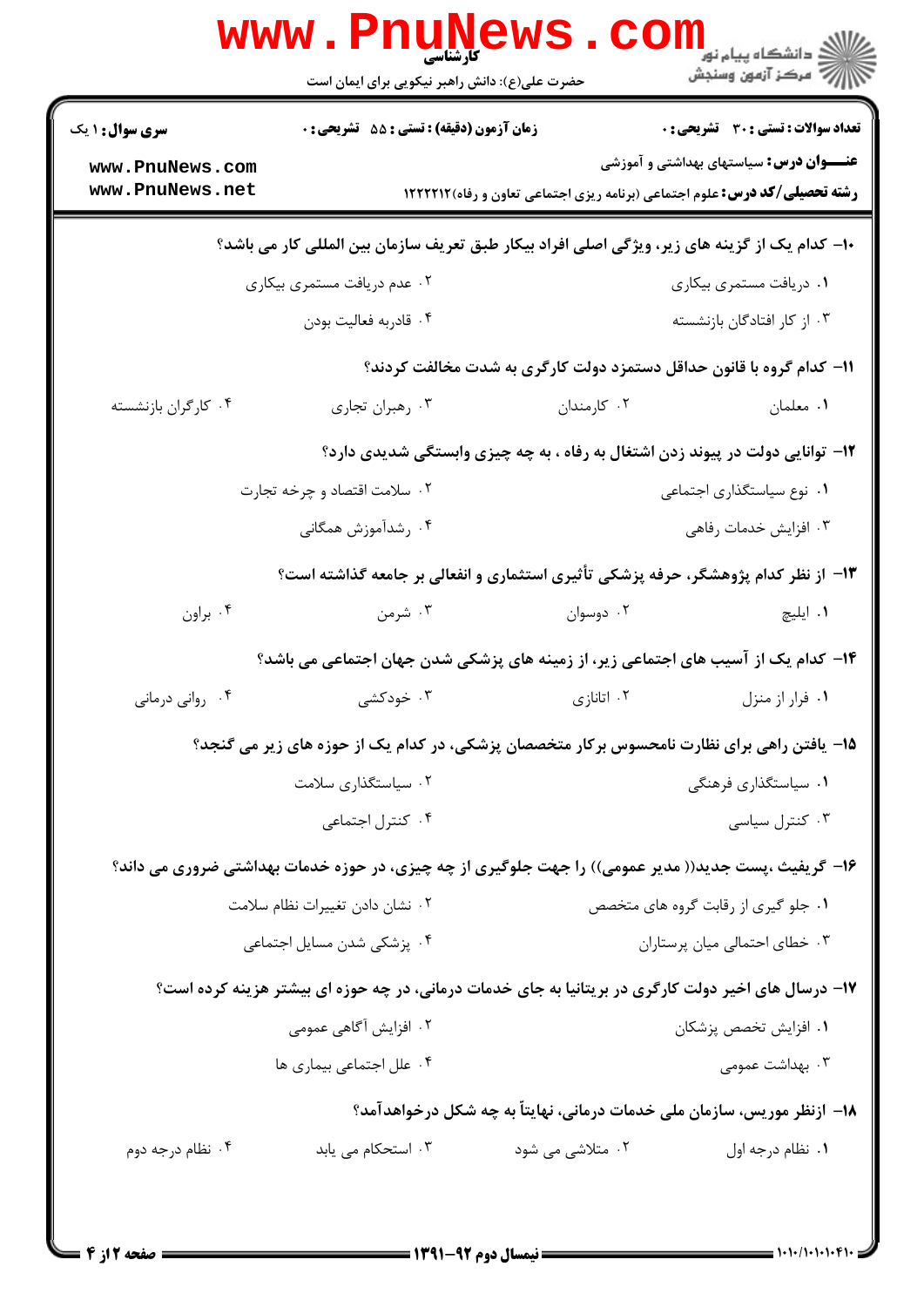|                                    | www.Pnunews<br>حضرت علی(ع): دانش راهبر نیکویی برای ایمان است |                      | دانشگاه پيام نور "<br> // مرکز آزمون وسنجش                                                                                            |
|------------------------------------|--------------------------------------------------------------|----------------------|---------------------------------------------------------------------------------------------------------------------------------------|
| <b>سری سوال : ۱ یک</b>             | زمان آزمون (دقیقه) : تستی : 55 آتشریحی : 0                   |                      | <b>تعداد سوالات : تستی : 30 ٪ تشریحی : 0</b>                                                                                          |
| www.PnuNews.com<br>www.PnuNews.net |                                                              |                      | <b>عنــــوان درس:</b> سیاستهای بهداشتی و آموزشی<br><b>رشته تحصیلی/کد درس:</b> علوم اجتماعی (برنامه ریزی اجتماعی تعاون و رفاه) ۱۲۲۲۲۱۲ |
|                                    |                                                              |                      | ۱۹- هدف اصلی سیاست مراقبت اجتماعی در قرن نوزدهم، چه بوده است؟                                                                         |
| ۰۴ تمرکزگرایی                      | ۰۳ ادغام اجتماعی                                             | ۰۲ نهادسازی          | ٠١. اجتماع محوربودن                                                                                                                   |
|                                    |                                                              |                      | +۲- دولت در سیاستگذاری جدید، مراقبت اجتماعی را به چه شکل به اجرا در می آورد؟                                                          |
|                                    | ۰۲ مراقبت بوسیله محله                                        |                      | ٠١. ايجاد آسايشگاه هاي روزانه                                                                                                         |
|                                    | ۰۴ خانه های گروهی کارکنان                                    |                      | ۰۳ مراقبت متمرکز                                                                                                                      |
|                                    |                                                              |                      | <b>۲۱</b> – اصلاحات درمراقبت های محله ای منجر به قدرت یافتن مجدد کدام نهاد شد؟                                                        |
| ۰۴ شهرداری ها                      | ۰۳ آسایشگاه عمومی                                            | ۰۲ مدارس             | ۰۱ خانواده ها                                                                                                                         |
|                                    |                                                              |                      | ۲۲– درنظام نوین مراقبت های اجتماعی،کارها به کدام نظام سپرده شده است؟                                                                  |
| ۰۴ نظام اجتماعی                    | ۰۳ بازار                                                     | ۰۲ آموزش وپرورش      | ۰۱ دولت                                                                                                                               |
|                                    |                                                              |                      | ۲۳- دولت، سیاستگذاری اجتماعی مراقبت محله ای را واجد کدام خصوصیات می داند؟                                                             |
| ۰۴ نهادمحور                        | ۰۳ منبع محور                                                 | ۰۲ خانواده محور      | ۰۱ نیازمحور                                                                                                                           |
|                                    |                                                              |                      | ۲۴– اختیاراتی که به سازمان های فراملی یا بین المللی همانند اتحادیه اروپا تفویض شده، چه نوع اختیاری است؟                               |
| ۰۴ اختيارنامتقارن                  | ۰۳ اختیار متقارن                                             | ٠٢ اختيار بالا رونده | ٠١. اختيار رو به پايين                                                                                                                |
|                                    |                                                              |                      | ۲۵– درکدام یک از کشورهای زیر، تعداد کم تری از مدارس دولتی با کلیساها در ارتباط بودند؟                                                 |
| ۰۴ اسکاتلند                        | ۰۳ ایرلند                                                    | ۰۲ انگلستان          | ۰۱ ولز                                                                                                                                |
|                                    |                                                              |                      | ۲۶- منتقدان مراقبت های رایگان آن را خاص چه طبقه ای قلمداد کرده اند؟                                                                   |
| ۰۴ طبقه کارگر                      | ۰۳ طبقه بالا                                                 | ۰۲ طبقه پایین        | ۰۱ طبقه متوسط                                                                                                                         |
|                                    |                                                              |                      | ۲۷– کدامیک از حوزه های سیاستگذاری اجتماعی در بریتانیا شامل تفویض اختیار نشده است؟                                                     |
|                                    | ۰۲ کمک هزینه تحصیلی                                          |                      | ٠١. امنيت اجتماعي                                                                                                                     |
|                                    | ۰۴ خدمات بهداشتی                                             |                      | ۰۳ مراقبت رايگان از سالمندان                                                                                                          |
|                                    |                                                              |                      | ۲۸– تیمونن ،چه عاملی را سبب محدود شدن تأثیرمستقیم سیاستگذاری اجتماعی اتحادیه اروپا بر بریتانیا می داند؟                               |
|                                    | ۰۲ وجود تنوع در سیاست های داخلی اعضاء                        |                      | ۰۱ وابستگی شدید به تعریف سنتی سیاستگذاری اجتماعی                                                                                      |
|                                    | ۰۴ وجود مشكلات حقوقى در ساختار اتحاديه                       |                      | ۰۳ فاصله داشتن با تعریف سنتی سیاستگذاری اجتماعی                                                                                       |